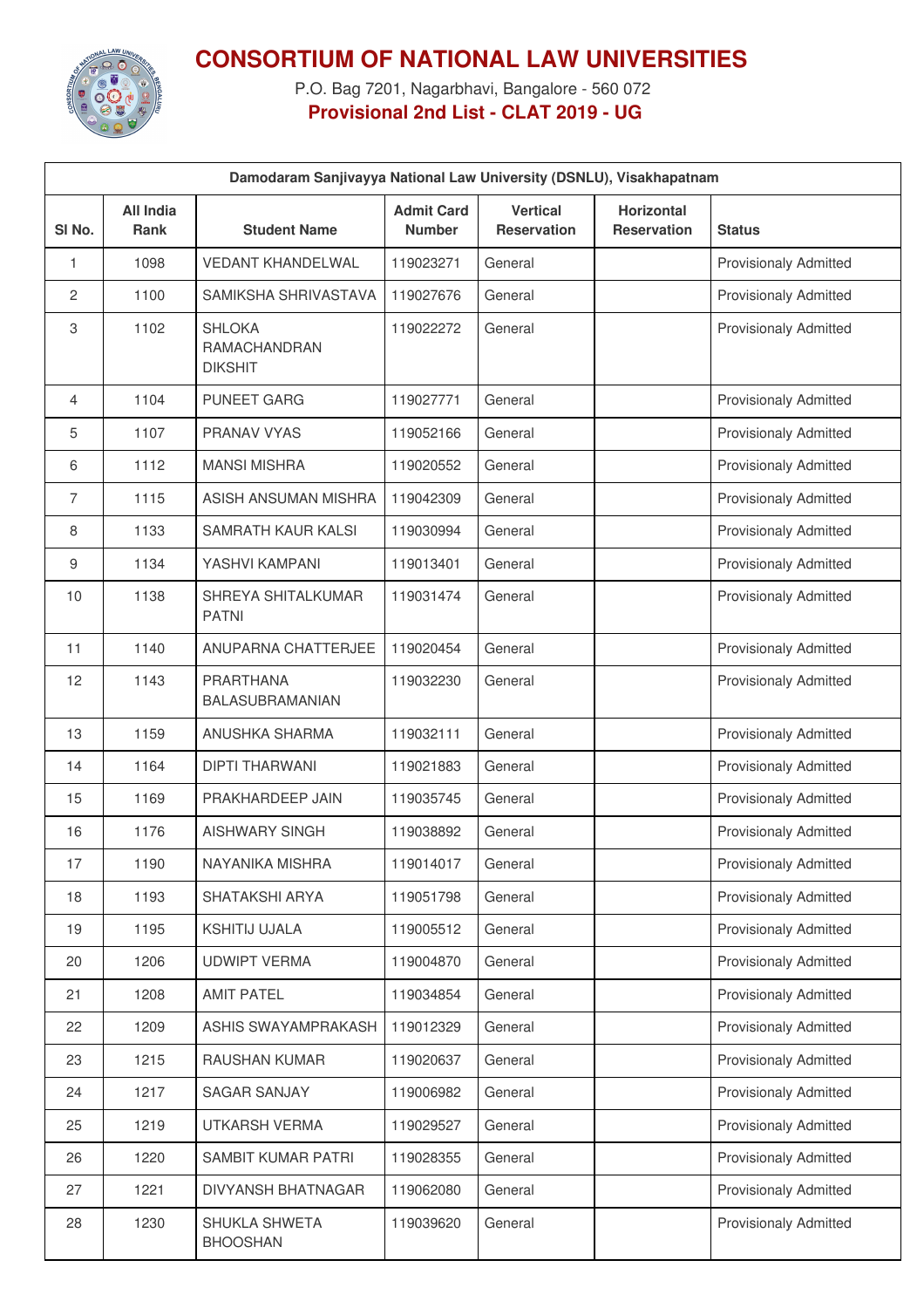| Damodaram Sanjivayya National Law University (DSNLU), Visakhapatnam |                          |                                       |                                    |                                       |                                         |                              |  |
|---------------------------------------------------------------------|--------------------------|---------------------------------------|------------------------------------|---------------------------------------|-----------------------------------------|------------------------------|--|
| SI <sub>No.</sub>                                                   | <b>All India</b><br>Rank | <b>Student Name</b>                   | <b>Admit Card</b><br><b>Number</b> | <b>Vertical</b><br><b>Reservation</b> | <b>Horizontal</b><br><b>Reservation</b> | <b>Status</b>                |  |
| 29                                                                  | 1243                     | <b>AYUSHMAN SOMANI</b>                | 119031375                          | General                               |                                         | <b>Provisionaly Admitted</b> |  |
| 30                                                                  | 1251                     | <b>ALOK KUMAR</b>                     | 119054754                          | General                               |                                         | Provisionaly Admitted        |  |
| 31                                                                  | 1254                     | <b>JAGDISH PRADHAN</b>                | 119030729                          | General                               |                                         | <b>Provisionaly Admitted</b> |  |
| 32                                                                  | 1258                     | AARCHIE CHATURVEDI                    | 119008648                          | General                               |                                         | <b>Provisionaly Admitted</b> |  |
| 33                                                                  | 1265                     | <b>KRISHNA AGARWAL</b>                | 119005854                          | General                               |                                         | <b>Provisionaly Admitted</b> |  |
| 34                                                                  | 1270                     | SIDDHANT TIWARI                       | 119017946                          | General                               |                                         | Provisionaly Admitted        |  |
| 35                                                                  | 1271                     | <b>ANANYA MAGO</b>                    | 119010353                          | General                               |                                         | <b>Provisionaly Admitted</b> |  |
| 36                                                                  | 1276                     | <b>MANSI TIWARI</b>                   | 119023303                          | General                               |                                         | Provisionaly Admitted        |  |
| 37                                                                  | 1280                     | SOUJANYA RAMASWAMY                    | 119019171                          | General                               |                                         | <b>Provisionaly Admitted</b> |  |
| 38                                                                  | 1282                     | <b>ANIMESH</b>                        | 119022220                          | General                               |                                         | Provisionaly Admitted        |  |
| 39                                                                  | 1287                     | <b>ANUSHMITA DUTTA</b>                | 119022464                          | General                               |                                         | <b>Provisionaly Admitted</b> |  |
| 40                                                                  | 5502                     | SAI RISHIITHA DASARI                  | 119018347                          | GC-AP                                 | W-AP                                    | Provisionaly Admitted        |  |
| 41                                                                  | 5529                     | <b>MANNAM SHIVA</b>                   | 119050233                          | GC-AP                                 |                                         | <b>Provisionaly Admitted</b> |  |
| 42                                                                  | 15202                    | REETHIKA JYOTHI<br><b>NAGUMANTHRI</b> | 119041547                          | BC-D-AP                               | W-AP                                    | <b>Provisionaly Admitted</b> |  |
| 43                                                                  | 17172                    | <b>GINKA KALYAN</b>                   | 119076038                          | BC-A-AP                               |                                         | <b>Provisionaly Admitted</b> |  |
| 44                                                                  | 18717                    | <b>SHAIK AHMED SHARIF</b>             | 119055136                          | BC-B-AP                               |                                         | <b>Provisionaly Admitted</b> |  |
| 45                                                                  | 19974                    | TULUGU SAI MALAVIKA                   | 119011407                          | BC-D-AP                               | W-AP                                    | <b>Provisionaly Admitted</b> |  |
| 46                                                                  | 24330                    | <b>DONE ANINDITA</b>                  | 119076201                          | SC-AP                                 | W-AP                                    | <b>Provisionaly Admitted</b> |  |
| 47                                                                  | 25136                    | <b>VARSHA KANTH</b><br>KATRAGADDA     | 119006332                          | SC-AP                                 | W-AP                                    | <b>Provisionaly Admitted</b> |  |
| 48                                                                  | 32795                    | K V S TEJA                            | 119073520                          | GC-AP                                 | PWD <sup>*</sup>                        | Provisionaly Admitted        |  |
| 49                                                                  | 36923                    | SASHWAT NAYAK                         | 119031512                          | General                               | PWD <sup>*</sup>                        | Provisionaly Admitted        |  |
| 50                                                                  | 37356                    | RAJPUT ABHISHEK<br><b>PANNA</b>       | 119071983                          | General                               | PWD <sup>*</sup>                        | Provisionaly Admitted        |  |
| 51                                                                  | 38672                    | BANOTHU NAVYA NAYAK                   | 119046560                          | ST-AP                                 | W-AP                                    | Provisionaly Admitted        |  |
| 52                                                                  | 44577                    | KILLO JOHNSON ROBIN<br><b>KUMAR</b>   | 119022094                          | ST-AP                                 |                                         | <b>Provisionaly Admitted</b> |  |

## **Status of provisionally admitted students in the first list - UG**

| Damodaram Sanjivayya National Law University (DSNLU), Visakhapatnam |                          |                      |                                    |                                       |                                         |               |  |
|---------------------------------------------------------------------|--------------------------|----------------------|------------------------------------|---------------------------------------|-----------------------------------------|---------------|--|
| SI <sub>No.</sub>                                                   | All India<br><b>Rank</b> | <b>Student Name</b>  | <b>Admit Card</b><br><b>Number</b> | <b>Vertical</b><br><b>Reservation</b> | <b>Horizontal</b><br><b>Reservation</b> | <b>Status</b> |  |
|                                                                     | 830                      | <b>GHANAVI UMESH</b> | 119015437                          | General                               |                                         | Vacant        |  |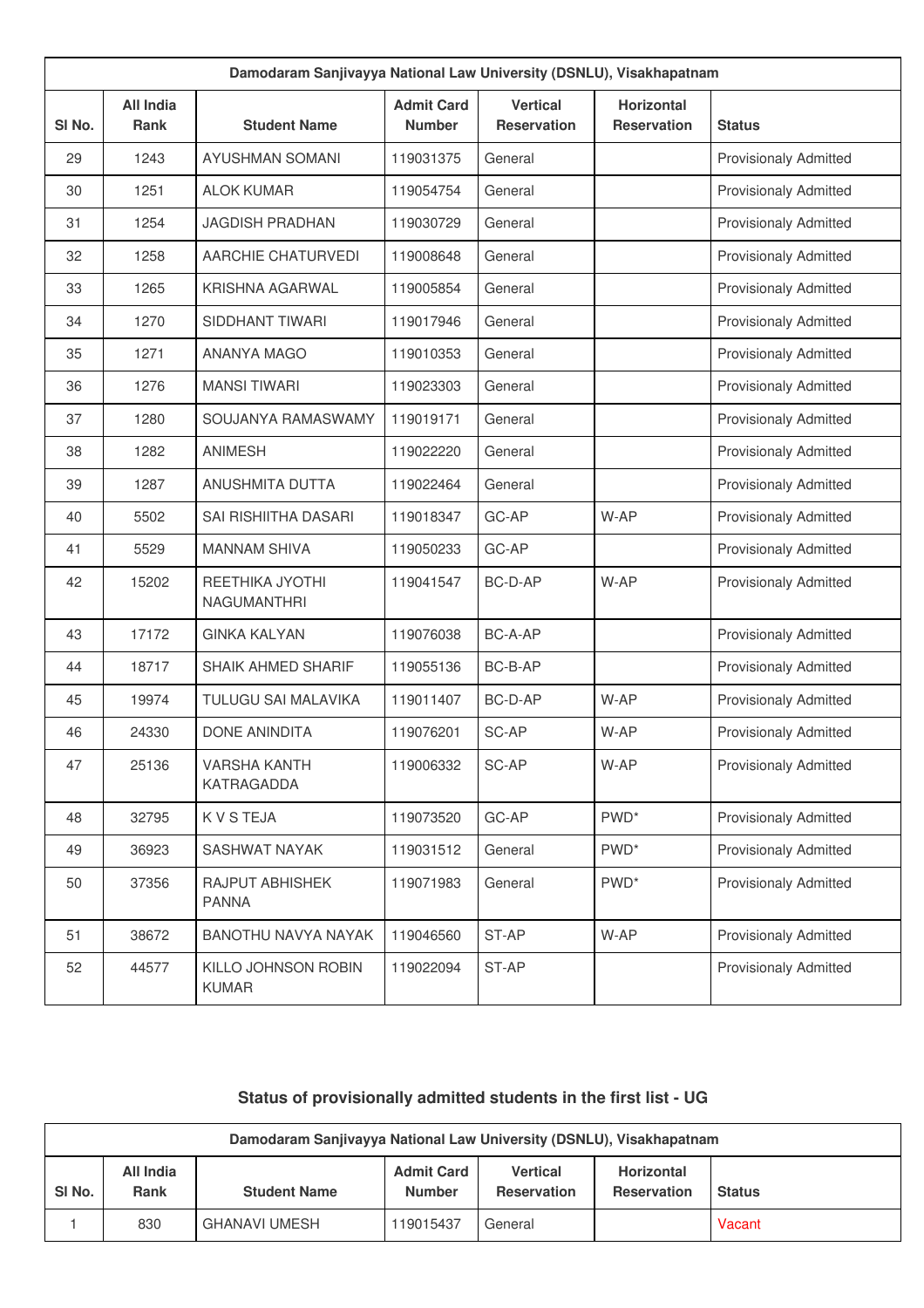| Damodaram Sanjivayya National Law University (DSNLU), Visakhapatnam |                          |                                   |                                    |                                       |                                         |                    |  |
|---------------------------------------------------------------------|--------------------------|-----------------------------------|------------------------------------|---------------------------------------|-----------------------------------------|--------------------|--|
| SI No.                                                              | <b>All India</b><br>Rank | <b>Student Name</b>               | <b>Admit Card</b><br><b>Number</b> | <b>Vertical</b><br><b>Reservation</b> | <b>Horizontal</b><br><b>Reservation</b> | <b>Status</b>      |  |
| 2                                                                   | 899                      | <b>ANURAG JAIN</b>                | 119037039                          | General                               |                                         | Vacant             |  |
| 3                                                                   | 952                      | <b>AASTHA MITTAL</b>              | 119036341                          | General                               |                                         | Sought Upgradation |  |
| $\overline{4}$                                                      | 957                      | A SRI HAINDAVI                    | 119075170                          | General                               |                                         | Vacant             |  |
| 5                                                                   | 973                      | <b>AMAN KOTHARI</b>               | 119014614                          | General                               |                                         | Vacant             |  |
| 6                                                                   | 975                      | <b>TAPAMOY GHOSE</b>              | 119002207                          | General                               |                                         | Vacant             |  |
| $\overline{7}$                                                      | 980                      | SURABHI KATARE                    | 119009210                          | General                               |                                         | Vacant             |  |
| 8                                                                   | 982                      | <b>SAMYAK JAIN</b>                | 119010557                          | General                               |                                         | Vacant             |  |
| 9                                                                   | 985                      | <b>SARU SHARMA</b>                | 119017662                          | General                               |                                         | Vacant             |  |
| 10                                                                  | 987                      | SANSKRITI SAMADHIYA               | 119026967                          | General                               |                                         | Vacant             |  |
| 11                                                                  | 995                      | ANUSHKA V SARATHE                 | 119023193                          | General                               |                                         | Vacant             |  |
| 12                                                                  | 999                      | UJJAWAL BADANI                    | 119008908                          | General                               |                                         | Vacant             |  |
| 13                                                                  | 1003                     | AASHI SHRIVASTAVA                 | 119054794                          | General                               |                                         | Vacant             |  |
| 14                                                                  | 1007                     | HANSOTIA BENAISHA<br><b>FREDY</b> | 119049356                          | General                               |                                         | <b>Vacant</b>      |  |
| 15                                                                  | 1010                     | <b>VEDIK REDDY</b><br>CHITTAMURU  | 119029807                          | General                               |                                         | Vacant             |  |
| 16                                                                  | 1011                     | RONIT BOSE                        | 119007381                          | General                               |                                         | Vacant             |  |
| 17                                                                  | 1015                     | RAGHAV CHANDAK                    | 119055455                          | General                               |                                         | Sought Upgradation |  |
| 18                                                                  | 1019                     | <b>VIPASHA VERMA</b>              | 119003331                          | General                               |                                         | Vacant             |  |
| 19                                                                  | 1020                     | SHARVANI RAI                      | 119014029                          | General                               |                                         | Vacant             |  |
| 20                                                                  | 1022                     | R AWANTHIKA                       | 119014051                          | General                               |                                         | Vacant             |  |
| 21                                                                  | 1025                     | ARYAMAN VACHHER                   | 119016484                          | General                               |                                         | Vacant             |  |
| 22                                                                  | 1026                     | SWIKRUTI MOHANTY                  | 119008723                          | General                               |                                         | Vacant             |  |
| 23                                                                  | 1028                     | SNEHAL KAUSHAL                    | 119015628                          | General                               |                                         | Vacant             |  |
| 24                                                                  | 1031                     | <b>SUSHANTH SREERAM</b>           | 119035896                          | General                               |                                         | Sought Upgradation |  |
| 25                                                                  | 1032                     | KHUSHI VINOD TOTLA                | 119069866                          | General                               |                                         | Vacant             |  |
| 26                                                                  | 1038                     | SIDDHI PADMESH<br>NAGWEKAR        | 119038041                          | General                               |                                         | Vacant             |  |
| 27                                                                  | 1039                     | ADITYA PATTANAYAK                 | 119008795                          | General                               |                                         | Vacant             |  |
| 28                                                                  | 1040                     | <b>AYUSH ARYAN</b>                | 119027859                          | General                               |                                         | Vacant             |  |
| 29                                                                  | 1042                     | <b>ADITYA KISHORE</b>             | 119011641                          | General                               |                                         | Vacant             |  |
| 30                                                                  | 1043                     | RIDHI RANJAN                      | 119018928                          | General                               |                                         | Vacant             |  |
| 31                                                                  | 1045                     | <b>PRATEEK</b>                    | 119018388                          | General                               |                                         | Vacant             |  |
| 32                                                                  | 1047                     | CHIPKAR VAIDEHI<br><b>HEMANT</b>  | 119023280                          | General                               |                                         | Vacant             |  |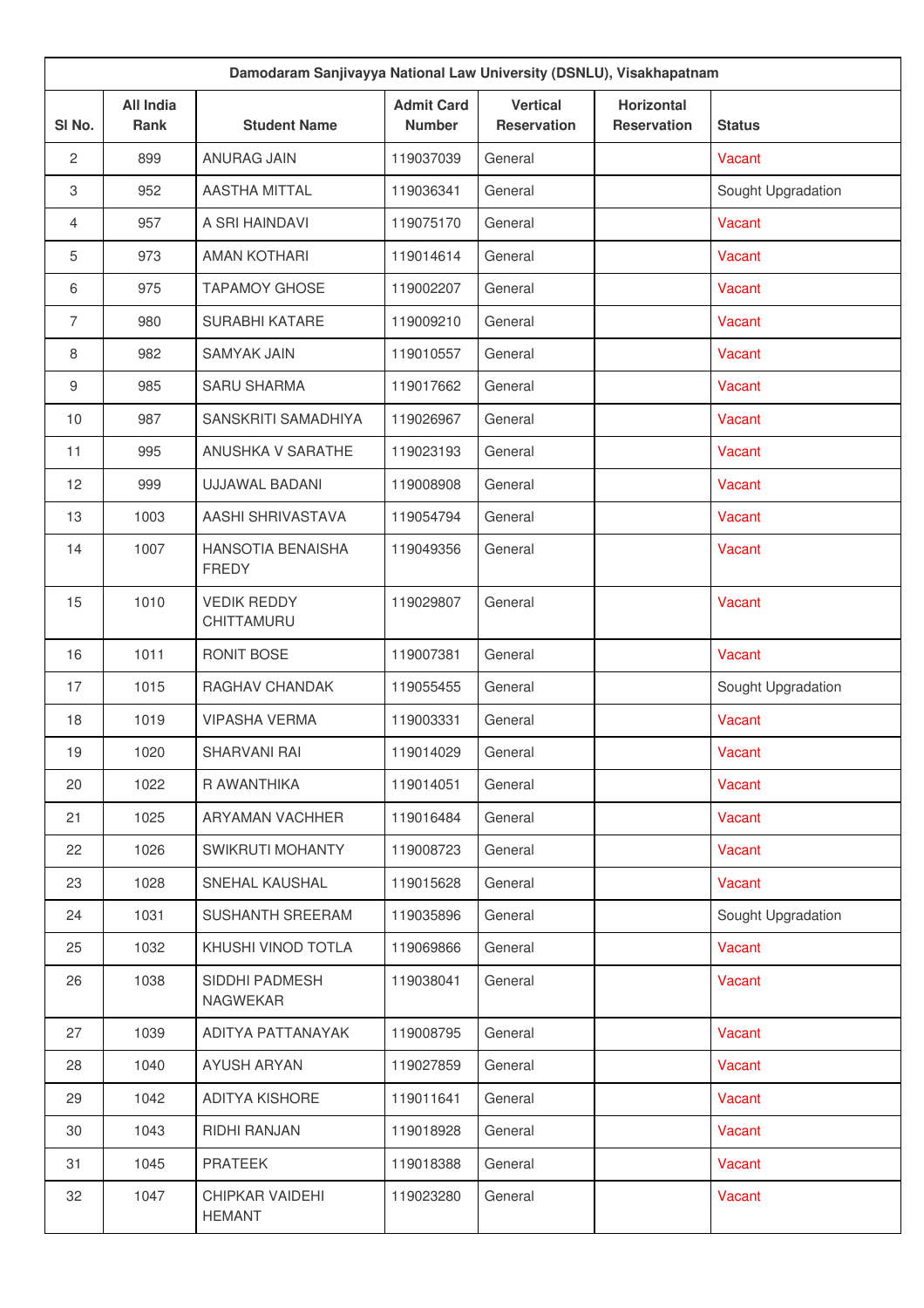| Damodaram Sanjivayya National Law University (DSNLU), Visakhapatnam |                                 |                                               |                                    |                                       |                                         |                              |  |
|---------------------------------------------------------------------|---------------------------------|-----------------------------------------------|------------------------------------|---------------------------------------|-----------------------------------------|------------------------------|--|
| SI No.                                                              | <b>All India</b><br><b>Rank</b> | <b>Student Name</b>                           | <b>Admit Card</b><br><b>Number</b> | <b>Vertical</b><br><b>Reservation</b> | <b>Horizontal</b><br><b>Reservation</b> | <b>Status</b>                |  |
| 33                                                                  | 1049                            | <b>SWASTI JAIN</b>                            | 119015206                          | General                               |                                         | Vacant                       |  |
| 34                                                                  | 1050                            | PRAKHAR SAUNAKIYA                             | 119033012                          | General                               |                                         | Vacant                       |  |
| 35                                                                  | 1056                            | <b>MUSKAN</b>                                 | 119045305                          | General                               |                                         | Vacant                       |  |
| 36                                                                  | 1059                            | <b>AYUSH GARG</b>                             | 119016165                          | General                               |                                         | Vacant                       |  |
| 37                                                                  | 1064                            | <b>VANYA FRANCIS</b>                          | 119027769                          | General                               |                                         | Vacant                       |  |
| 38                                                                  | 1066                            | <b>NEHARICA SAHAY</b>                         | 119006492                          | General                               |                                         | Sought Upgradation           |  |
| 39                                                                  | 1070                            | <b>MADHAV MAHESHWARI</b>                      | 119001876                          | General                               |                                         | Vacant                       |  |
| 40                                                                  | 1071                            | <b>KUSHAL GARG</b>                            | 119014994                          | General                               |                                         | Vacant                       |  |
| 41                                                                  | 1074                            | SANSKRITI SARAF                               | 119029594                          | General                               |                                         | Vacant                       |  |
| 42                                                                  | 1078                            | SHAURYA SHUKLA                                | 119032476                          | General                               |                                         | Vacant                       |  |
| 43                                                                  | 1080                            | <b>PRANAV SRINIVAS</b><br><b>MATTAPALLI</b>   | 119009909                          | General                               |                                         | Vacant                       |  |
| 44                                                                  | 1152                            | DHANYAMRAJU V N V<br><b>SIRICHANDANA</b>      | 119004775                          | GC-AP                                 | W-AP                                    | Sought Upgradation           |  |
| 45                                                                  | 1171                            | <b>KANCHUMARTHI</b><br><b>VINEETHA</b>        | 119016513                          | GC-AP                                 | W-AP                                    | Sought Upgradation           |  |
| 46                                                                  | 1313                            | SIDDEEQA IRAM                                 | 119013031                          | GC-AP                                 | W-AP                                    | <b>Provisionaly Admitted</b> |  |
| 47                                                                  | 1440                            | SREENADHUVSSG<br><b>AKHIL</b>                 | 119021587                          | GC-AP                                 |                                         | Sought Upgradation           |  |
| 48                                                                  | 1517                            | KARANKI HARSHITHA                             | 119004476                          | GC-AP                                 | W-AP                                    | <b>Provisionaly Admitted</b> |  |
| 49                                                                  | 1615                            | BEJAWADA POORNIMA<br><b>ROYAL</b>             | 119070657                          | GC-AP                                 | NCC-AP, W-AP                            | Sought Upgradation           |  |
| 50                                                                  | 1798                            | PERLA BALI SAI<br><b>CHARITHA</b>             | 119015466                          | GC-AP                                 | W-AP                                    | <b>Provisionaly Admitted</b> |  |
| 51                                                                  | 2009                            | PEDDIREDDI UDAYA<br><b>BHANU</b>              | 119017077                          | GC-AP                                 | W-AP                                    | Sought Upgradation           |  |
| 52                                                                  | 2052                            | <b>SHAIK NAILA</b>                            | 119040572                          | GC-AP                                 | W-AP                                    | <b>Provisionaly Admitted</b> |  |
| 53                                                                  | 2254                            | ADIBHATLA AKSHARA                             | 119009299                          | GC-AP                                 | W-AP                                    | Sought Upgradation           |  |
| 54                                                                  | 2266                            | <b>BHASKARUNI SURYA</b><br>LALITH             | 119000062                          | GC-AP                                 |                                         | <b>Provisionaly Admitted</b> |  |
| 55                                                                  | 2294                            | RANGISETTI NAGA<br><b>SUMALIKA</b>            | 119002712                          | GC-AP                                 | W-AP                                    | Vacant                       |  |
| 56                                                                  | 2396                            | NALLURI GOWTHAMI                              | 119010429                          | GC-AP                                 | W-AP                                    | <b>Provisionaly Admitted</b> |  |
| 57                                                                  | 2477                            | BODA DEEPIKA BALA                             | 119006835                          | GC-AP                                 | W-AP                                    | <b>Provisionaly Admitted</b> |  |
| 58                                                                  | 2698                            | SADE TEJASWI                                  | 119007624                          | GC-AP                                 | W-AP                                    | <b>Provisionaly Admitted</b> |  |
| 59                                                                  | 2904                            | <b>VENKATA SAI DEEPAK</b><br>REDDY SINGAREDDY | 119036171                          | GC-AP                                 |                                         | <b>Provisionaly Admitted</b> |  |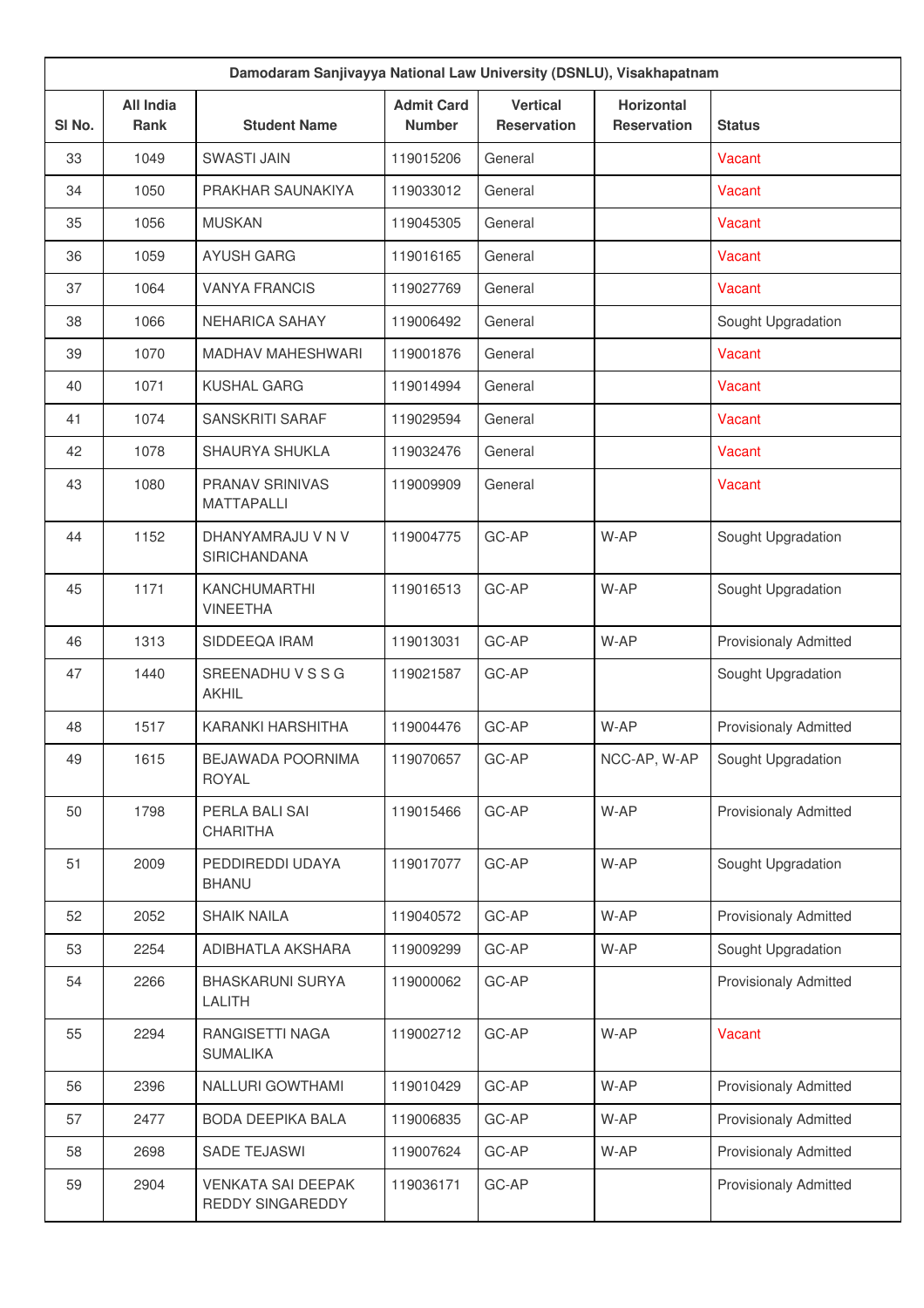| Damodaram Sanjivayya National Law University (DSNLU), Visakhapatnam |                                 |                                                 |                                    |                                       |                                         |                              |  |
|---------------------------------------------------------------------|---------------------------------|-------------------------------------------------|------------------------------------|---------------------------------------|-----------------------------------------|------------------------------|--|
| SI No.                                                              | <b>All India</b><br><b>Rank</b> | <b>Student Name</b>                             | <b>Admit Card</b><br><b>Number</b> | <b>Vertical</b><br><b>Reservation</b> | <b>Horizontal</b><br><b>Reservation</b> | <b>Status</b>                |  |
| 60                                                                  | 2918                            | NAGENDLA LAKSHMI<br><b>BHARGAVI</b>             | 119017706                          | GC-AP                                 | W-AP                                    | <b>Provisionaly Admitted</b> |  |
| 61                                                                  | 3298                            | <b>MURAKONDA SAI</b><br>RISHITHA CHOWDARY       | 119035958                          | GC-AP                                 | W-AP                                    | <b>Provisionaly Admitted</b> |  |
| 62                                                                  | 3431                            | CHIDIGE SAI VARNITHA                            | 119015519                          | GC-AP                                 | W-AP                                    | <b>Provisionaly Admitted</b> |  |
| 63                                                                  | 3763                            | K.SRIVALLI VAISHNAVI                            | 119039144                          | GC-AP                                 | W-AP                                    | <b>Provisionaly Admitted</b> |  |
| 64                                                                  | 3829                            | AASHRITHA BATHULA                               | 119042908                          | GC-AP                                 | W-AP                                    | <b>Provisionaly Admitted</b> |  |
| 65                                                                  | 4118                            | <b>ANIRUDH DAS</b>                              | 119046849                          | GC-AP                                 |                                         | <b>Provisionaly Admitted</b> |  |
| 66                                                                  | 4215                            | <b>VELANATI JYOTHIRMAI</b>                      | 119009759                          | GC-AP                                 | W-AP                                    | <b>Provisionaly Admitted</b> |  |
| 67                                                                  | 4373                            | AMRUTHA YANAMADALA                              | 119015416                          | GC-AP                                 | W-AP                                    | <b>Provisionaly Admitted</b> |  |
| 68                                                                  | 4667                            | PONNAM SAHITHYA                                 | 119009126                          | GC-AP                                 | W-AP                                    | <b>Provisionaly Admitted</b> |  |
| 69                                                                  | 4683                            | KODALI VENU MADHAV                              | 119065422                          | GC-AP                                 |                                         | <b>Provisionaly Admitted</b> |  |
| 70                                                                  | 4883                            | <b>JONNALA PRADEEP</b><br><b>REDDY</b>          | 119039648                          | GC-AP                                 |                                         | <b>Provisionaly Admitted</b> |  |
| 71                                                                  | 5274                            | PRAGATI GILDA                                   | 119019458                          | GC-AP                                 | W-AP                                    | Vacant                       |  |
| 72                                                                  | 5434                            | <b>MANJU MOLAKALAPALLI</b>                      | 119014934                          | GC-AP                                 | W-AP                                    | Sought Upgradation           |  |
| 73                                                                  | 5444                            | CHIDIGE SAI VARSHITHA                           | 119015497                          | GC-AP                                 | W-AP                                    | Provisionaly Admitted        |  |
| 74                                                                  | 5535                            | <b>MADDELA SATYA</b><br>SWAROOPA RANI           | 119007372                          | BC-D-AP                               | W-AP                                    | <b>Provisionaly Admitted</b> |  |
| 75                                                                  | 5903                            | <b>VUTTARADI MEGHANA</b>                        | 119015094                          | BC-B-AP                               | W-AP                                    | <b>Provisionaly Admitted</b> |  |
| 76                                                                  | 7970                            | <b>KOPPALA NIKHIL</b>                           | 119071942                          | SC-AP                                 |                                         | Sought Upgradation           |  |
| 77                                                                  | 8968                            | KATRAGADDA RAHUL<br><b>KANTH</b>                | 119000293                          | SC-AP                                 | CAP-AP                                  | <b>Provisionaly Admitted</b> |  |
| 78                                                                  | 9610                            | <b>VANGAPATI HEMANTH</b>                        | 119037641                          | BC-A-AP                               |                                         | Sought Upgradation           |  |
| 79                                                                  | 9949                            | MOHAMMED VAZIR IMAM<br>KHADRI                   | 119041601                          | BC-E-AP                               |                                         | <b>Provisionaly Admitted</b> |  |
| 80                                                                  | 10004                           | <b>MUPPIDI RUPESH</b><br><b>BHARATH BHUSHAN</b> | 119011719                          | BC-C-AP                               |                                         | <b>Provisionaly Admitted</b> |  |
| 81                                                                  | 10326                           | <b>BURIDI DAALU RAJA</b><br><b>ASHISH</b>       | 119043690                          | BC-B-AP                               |                                         | Provisionaly Admitted        |  |
| 82                                                                  | 10415                           | <b>GOPIDESI KRISHNAVENI</b>                     | 119008563                          | BC-D-AP                               | W-AP                                    | Vacant                       |  |
| 83                                                                  | 10551                           | LAKSHMI MEGHANA<br>KILLAMPALLI                  | 119011688                          | BC-B-AP                               | W-AP                                    | <b>Provisionaly Admitted</b> |  |
| 84                                                                  | 10923                           | <b>TELUGU SUPRIYA</b>                           | 119014146                          | BC-A-AP                               | W-AP                                    | Vacant                       |  |
| 85                                                                  | 11235                           | TYADA AKASH KUMAR<br><b>VENKATA SAI</b>         | 119024686                          | BC-D-AP                               |                                         | <b>Provisionaly Admitted</b> |  |
| 86                                                                  | 11689                           | <b>SHAIK LALBEE</b>                             | 119014162                          | BC-E-AP                               | W-AP                                    | Provisionaly Admitted        |  |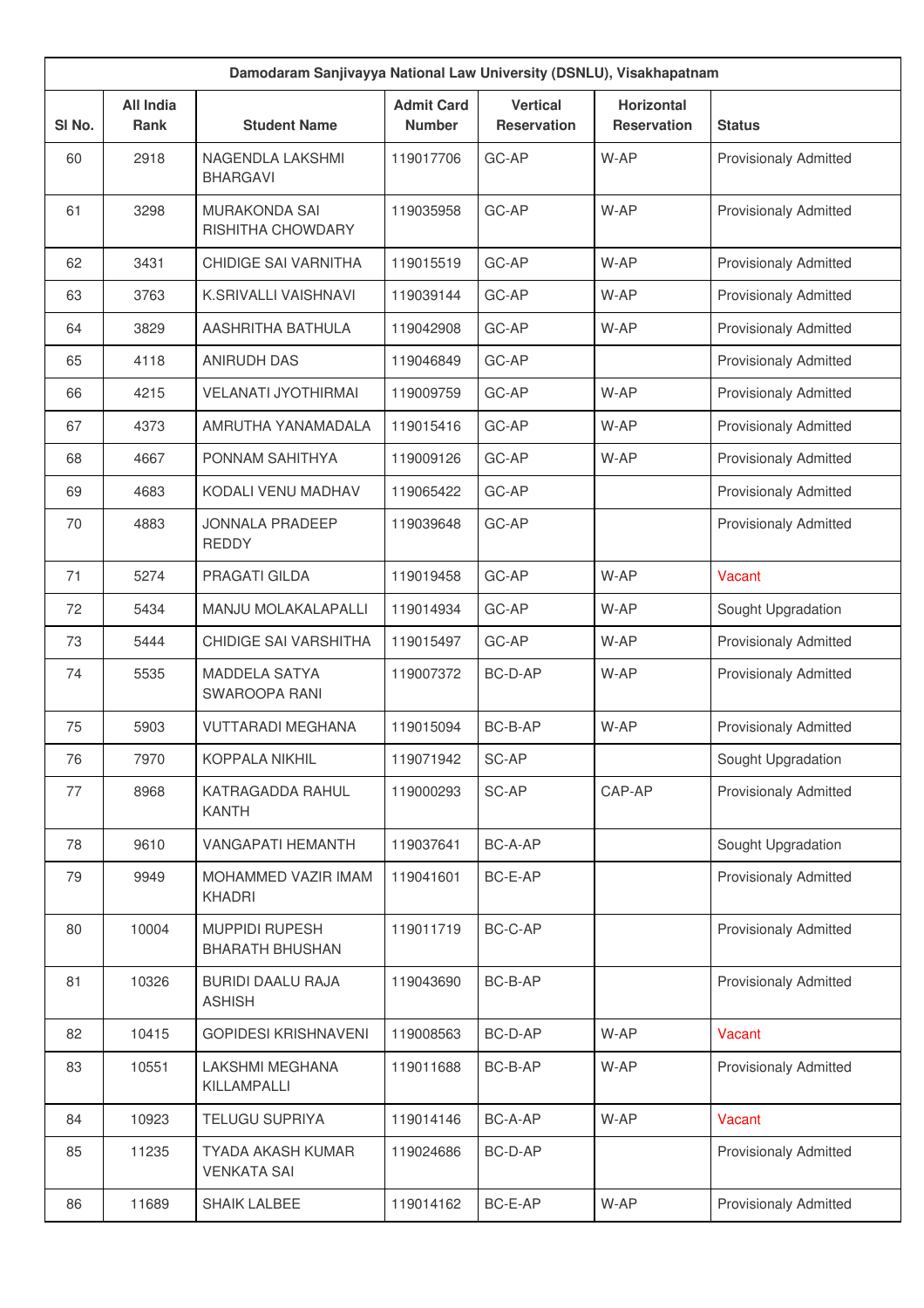| Damodaram Sanjivayya National Law University (DSNLU), Visakhapatnam |                          |                                       |                                    |                                       |                                         |                              |  |
|---------------------------------------------------------------------|--------------------------|---------------------------------------|------------------------------------|---------------------------------------|-----------------------------------------|------------------------------|--|
| SI No.                                                              | <b>All India</b><br>Rank | <b>Student Name</b>                   | <b>Admit Card</b><br><b>Number</b> | <b>Vertical</b><br><b>Reservation</b> | <b>Horizontal</b><br><b>Reservation</b> | <b>Status</b>                |  |
| 87                                                                  | 12056                    | PEDAVEGULA S R S<br>PAVAN KIRAN       | 119002946                          | BC-A-AP                               |                                         | <b>Provisionaly Admitted</b> |  |
| 88                                                                  | 12065                    | SAMEERA SAKA                          | 119059314                          | SC-AP                                 | W-AP                                    | Vacant                       |  |
| 89                                                                  | 12130                    | <b>HRIDIKA RAO TEELLA</b>             | 119014362                          | BC-D-AP                               | W-AP                                    | Vacant                       |  |
| 90                                                                  | 12714                    | ARIKATLA GEETHANA                     | 119057347                          | BC-B-AP                               | W-AP                                    | <b>Provisionaly Admitted</b> |  |
| 91                                                                  | 12953                    | <b>GANDRETI KEERTHI</b>               | 119020966                          | BC-A-AP                               | W-AP                                    | <b>Provisionaly Admitted</b> |  |
| 92                                                                  | 16792                    | AKKURTHI MUNI KUSUMA                  | 119074450                          | SC-AP                                 | W-AP                                    | Vacant                       |  |
| 93                                                                  | 17022                    | <b>GOOTALA HEMA</b>                   | 119028654                          | General                               | PWD <sup>*</sup>                        | <b>Provisionaly Admitted</b> |  |
| 94                                                                  | 17680                    | SAHITHI THOGATA                       | 119046703                          | BC-B-AP                               | ESP-AP, W-AP                            | Vacant                       |  |
| 95                                                                  | 18446                    | PRUDHIVI RENUKA SAI                   | 119035079                          | BC-B-AP                               | W-AP                                    | <b>Provisionaly Admitted</b> |  |
| 96                                                                  | 20413                    | P KRITHIK BHOJA                       | 119020184                          | ST-AP                                 |                                         | Vacant                       |  |
| 97                                                                  | 20733                    | <b>TENALI ANURAG</b>                  | 119009992                          | SC-AP                                 |                                         | Sought Upgradation           |  |
| 98                                                                  | 22278                    | RAMPU PRANATHI                        | 119048857                          | SC-AP                                 | W-AP                                    | <b>Provisionaly Admitted</b> |  |
| 99                                                                  | 22340                    | KRISHNARAM BHAVESH                    | 119031680                          | SC-AP                                 |                                         | Sought Upgradation           |  |
| 100                                                                 | 23126                    | <b>MYTHRI MEDAM</b>                   | 119039115                          | SC-AP                                 | NCC-AP, W-AP                            | <b>Provisionaly Admitted</b> |  |
| 101                                                                 | 24025                    | PADALA MEGHANA RANI                   | 119035303                          | SC-AP                                 | W-AP                                    | <b>Provisionaly Admitted</b> |  |
| 102                                                                 | 24483                    | <b>AHUTI PRADHAN</b>                  | 119043738                          | General                               | PWD <sup>*</sup>                        | <b>Provisionaly Admitted</b> |  |
| 103                                                                 | 24672                    | VADITHA VAMSI KRISHNA<br><b>NAIK</b>  | 119074605                          | ST-AP                                 |                                         | <b>Provisionaly Admitted</b> |  |
| 104                                                                 | 25163                    | PENDYALA RASHMITHA                    | 119070500                          | General                               | PWD <sup>*</sup>                        | Vacant                       |  |
| 105                                                                 | 25311                    | <b>SHAYANT KUMAR</b><br><b>PATHAK</b> | 119023534                          | General                               | PWD <sup>*</sup>                        | Vacant                       |  |
| 106                                                                 | 27149                    | NAMITHA VINOD                         | 119035477                          | General                               | PWD <sup>*</sup>                        | Vacant                       |  |
| 107                                                                 | 32385                    | <b>BOJJAGANI RAHUL</b>                | 119041952                          | ST-AP                                 |                                         | <b>Provisionaly Admitted</b> |  |
| 108                                                                 | 33221                    | <b>DEVARA ASHOK</b><br>CHAKRAVARTHI   | 119073333                          | ST-AP                                 |                                         | Vacant                       |  |

*Note : \* indicates that the seat is allotted based on that horizontal reservation*

## **Vertical**

General - General

GC-AP - General Category of Andhra Pradesh

SC-AP - Scheduled Caste of Andhra Pradesh

ST-AP - Scheduled Tribe of Andhra Pradesh

BC-A-AP - BC (Group-A) of Andhra Pradesh

BC-B-AP - BC (Group-B) of Andhra Pradesh

BC-C-AP - BC (Group-C) of Andhra Pradesh

BC-D-AP - BC (Group-D) of Andhra Pradesh

BC-E-AP - BC (Group-E) of Andhra Pradesh

## **Horizontal**

PWD - Person With Disability